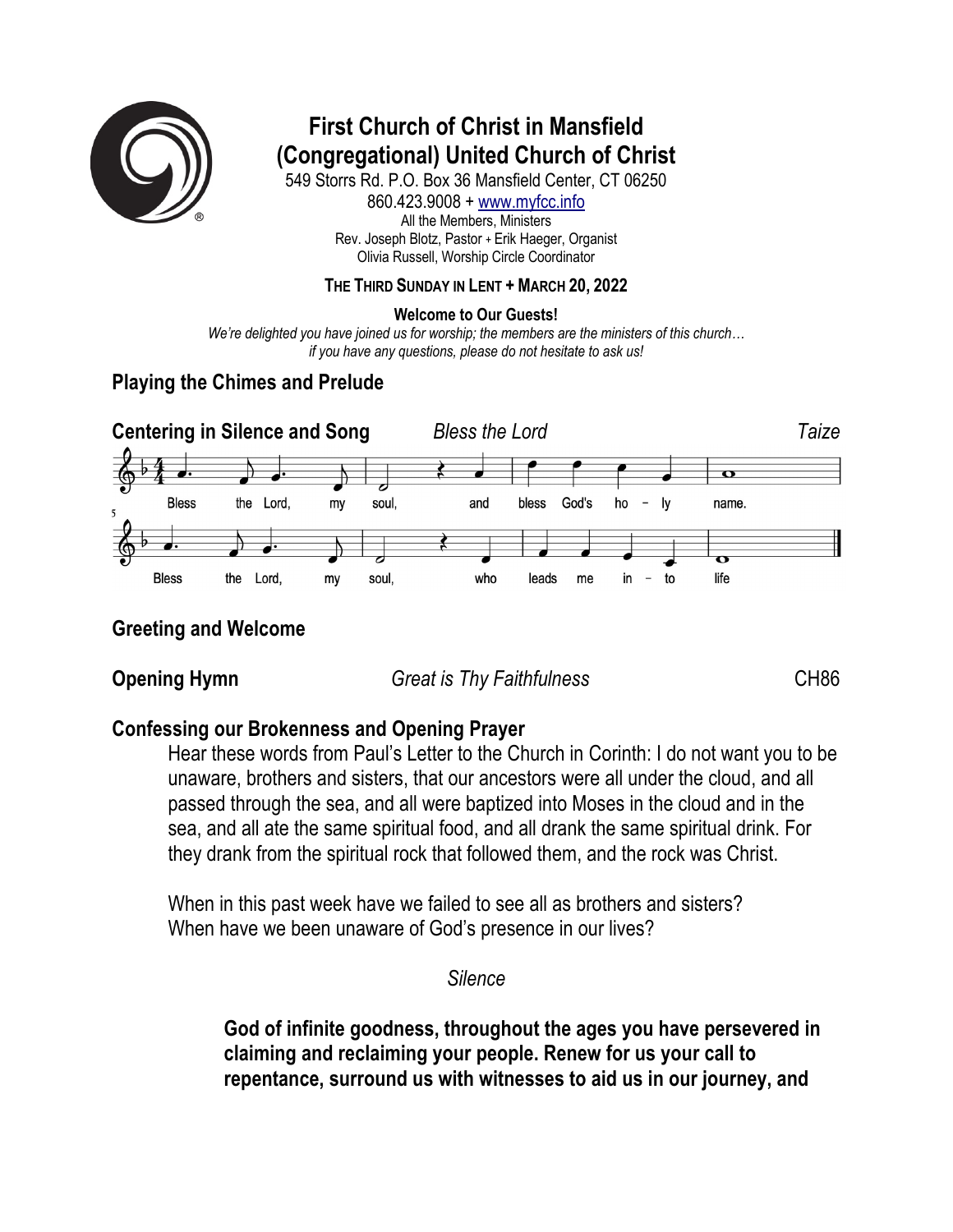#### **grant us the time to fashion our lives anew, through Jesus Christ our Savior. Amen.**



#### **Hebrew Scripture Isaiah 55:1-9**

Everyone who thirsts, come to the waters; and you that have no money, come, buy and eat! Come, buy wine and milk without money and without price. Why do you spend your money for that which is not bread, and your labor for that which does not satisfy? Listen carefully to me, and eat what is good, and delight yourselves in rich food. Incline your ear, and come to me; listen, so that you may live. I will make with you an everlasting covenant, my steadfast, sure love for David. See, I made him a witness to the peoples, a leader and commander for the peoples. See, you shall call nations that you do not know, and nations that do not know you shall run to you, because of the LORD your God, the Holy One of Israel, for he has glorified you. Seek the LORD while he may be found, call upon him while he is near; let the wicked forsake their way, and the unrighteous their thoughts; let them return to the LORD, that he may have mercy on them, and to our God, for he will abundantly pardon. For my thoughts are not your thoughts, nor are your ways my ways, says the LORD. For as the heavens are higher than the earth, so are my ways higher than your ways and my thoughts than your thoughts.



O God, you are my God, I seek you, my soul thirsts for you;

**my flesh faints for you, as in a dry and weary land where there is no water.** 

So I have looked upon you in the sanctuary, beholding your power and glory.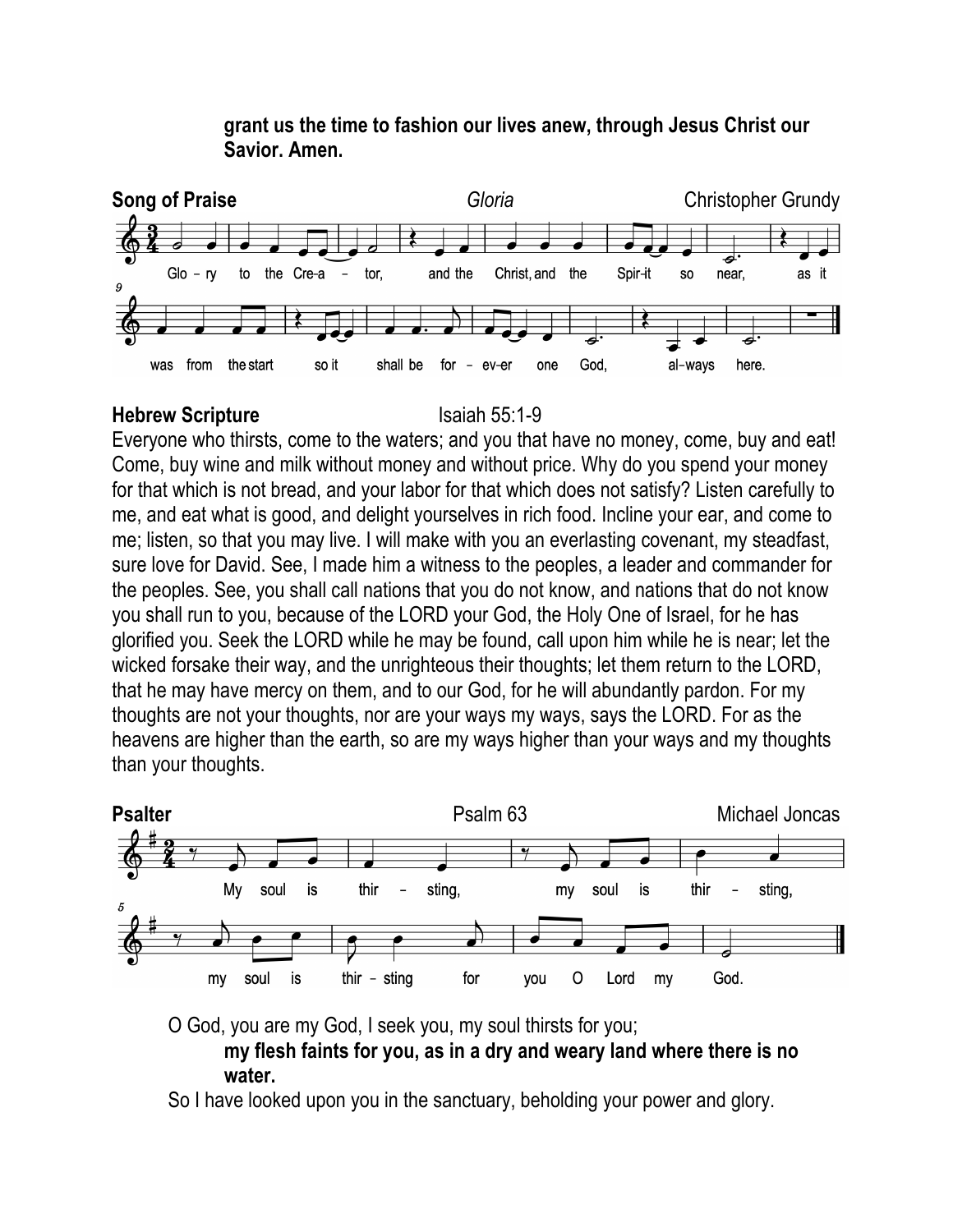### **Because your steadfast love is better than life, my lips will praise you. R**

So I will bless you as long as I live; I will lift up my hands and call on your name. **My soul is satisfied as with a rich feast, and my mouth praises you with joyful lips when I think of you on my bed, and meditate on you in the watches of the night;**  for you have been my help, and in the shadow of your wings I sing for joy. **My soul clings to you; your right hand upholds me. R**

**Gospel** Luke 13:1-9

At that very time there were some present who told him about the Galileans whose blood Pilate had mingled with their sacrifices. He asked them, "Do you think that because these Galileans suffered in this way they were worse sinners than all other Galileans? No, I tell you; but unless you repent, you will all perish as they did. Or those eighteen who were killed when the tower of Siloam fell on them--do you think that they were worse offenders than all the others living in Jerusalem? No, I tell you; but unless you repent, you will all perish just as they did." Then he told this parable: "A man had a fig tree planted in his vineyard; and he came looking for fruit on it and found none. So he said to the gardener, 'See here! For three years I have come looking for fruit on this fig tree, and still I find none. Cut it down! Why should it be wasting the soil?' He replied, 'Sir, let it alone for one more year, until I dig around it and put manure on it. If it bears fruit next year, well and good; but if not, you can cut it down.'"

# **Reflection**

## **Prayers of the People and the Prayer of Jesus**

For the Church: that the Holy Spirit will nurture and renew us so that we may bear the abundant fruits of virtue and vibrant discipleship

For greater stewardship of creation: that we may fulfill God's commission to care for the earth, water, and air that God has created for the good of all the human family

For all government leaders: that God will help them hear the cries of those who are suffering, inspire them with new insights to address the needs, and be moved to actions

For an end to war and violence: that God will empower us to challenge those who are using violence, open new opportunities for dialogue between conflicting parties, and help them find ways that will benefit all people with better lives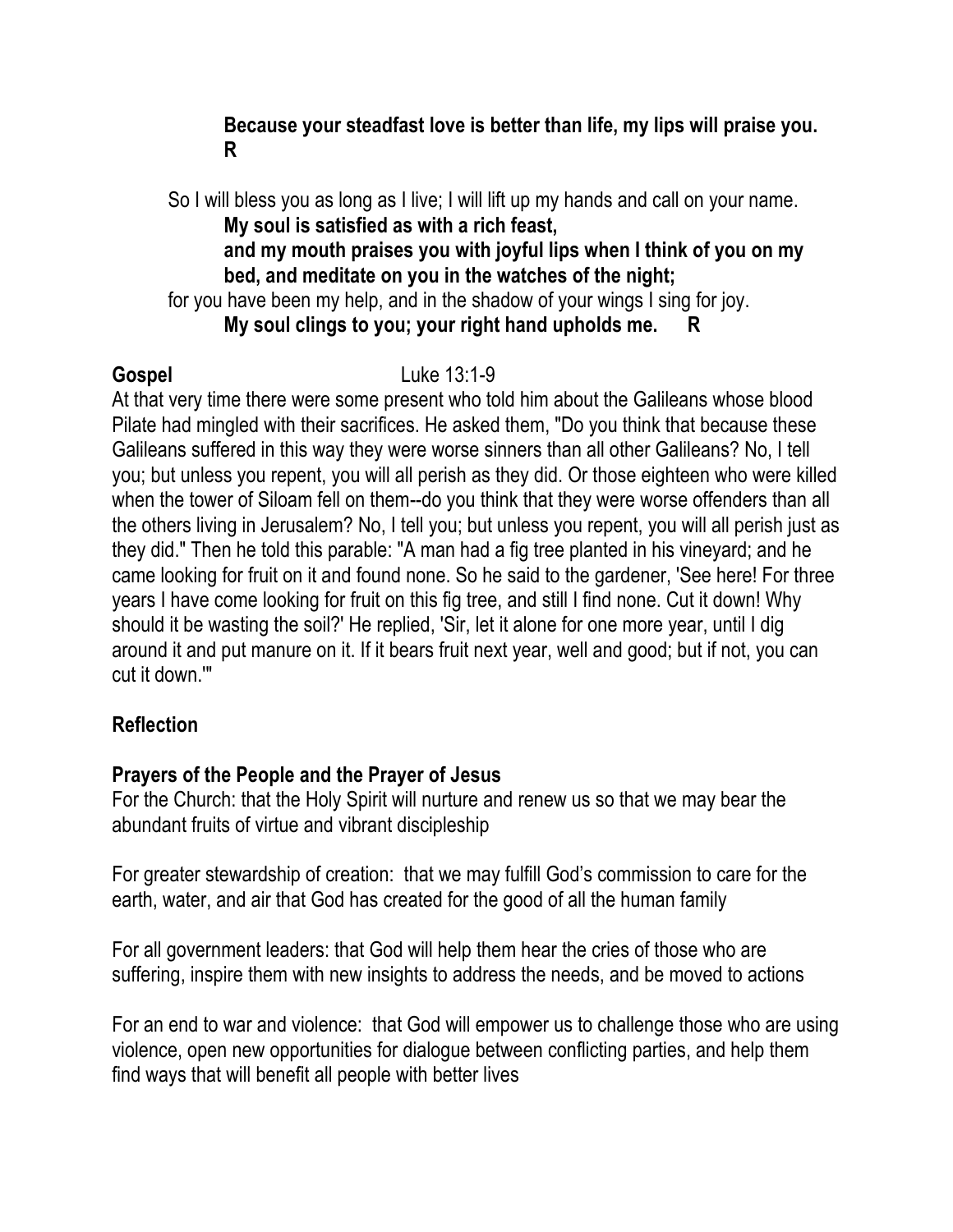For all who are experiencing affliction, particularly in Ukraine: that God will hear their cries, relieve their sufferings, and give them strength to remain faithful

For all who are homeless: that God will open resources for them to find affordable housing, safe neighborhoods, and helpful neighbors

For all who are ill: that the Spirit will renew the gift of life in all who are sick, give them strength to recover quickly, and guide their healthcare providers in making accurate diagnoses

For transformation of our minds and hearts: that we may embrace the Gospel message, be converted from misdirected desires, and embrace our new life in Christ

For the gift of awe: that we may reverence the holy ground on which we stand, the many blessings that we have received, our bonds of friendship, and our community of faith

*Please pray the Prayer of Jesus in whatever language is most comfortable for you. The following are offered as examples…*

> **Our Father/Mother/Creator, who art in heaven, hallowed be thy name. Thy kingdom come. Thy will be done on earth, as it is in heaven. Give us this day our daily bread, and forgive us our debts/sins/trespasses, as we forgive our debtors/those who sin/trespass against us. And lead us not into temptation, but deliver us from evil. For thine is the kingdom, and the power, and the glory, forever. Amen.**

**Musical Offering** *Bright Morning Stars* arr. Jay Althouse *Offerings may be placed in passed plates, mailed to: First Church of Christ in Mansfield UCC. Box 36. Mansfield Center, CT 06250, or given online at www.myfcc.info*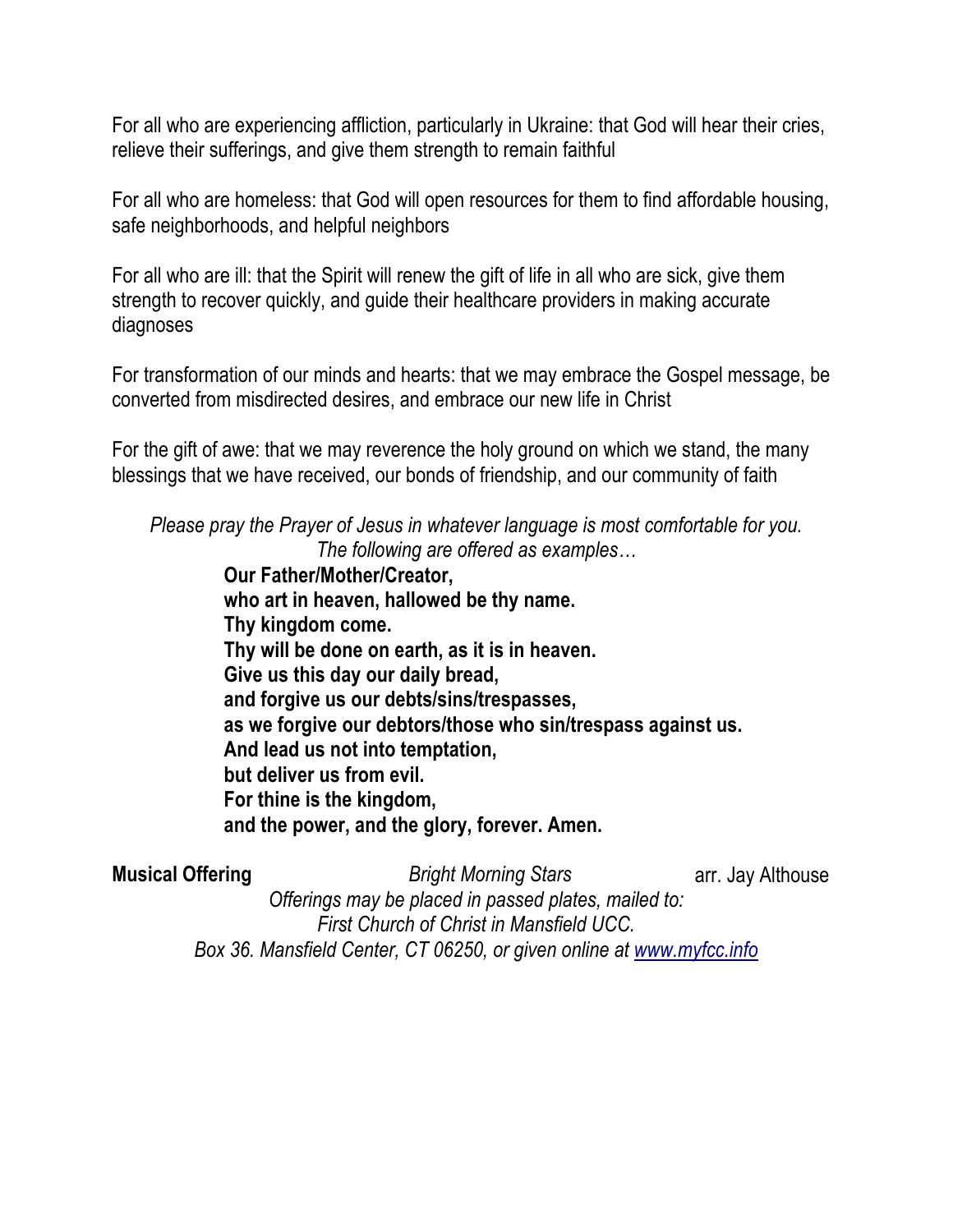

### **Prayer of Dedication**

**Holy God, we give you thanks for the diverse gifts you have bestowed upon us. Bless us with your Spirit that they may be used to proclaim your good news in word and deed. Amen.**

**Hymn** *There's A Wideness in God's Mercy* CH73

### **Benediction**

#### **The Week Ahead...**

- Sunday, March 20 10:15am Worship and Worship Circle
- Monday, March 21 10am First Church leads Worship at St Joseph Living Center
- Tuesday, March 22 6pm Adult Education on Zoom 7pm Prayers at the End of the Day on Facebook
- Wednesday, March 23 1pm Book Group in Fellowship Hall
- Thursday, March 24 7pm Music Ministry Rehearsal
- Sunday, March 27 10:15am Worship and Worship Circle

Our current list for our **Church World Service Health Kits** is:

35 hand towels 5 washcloths 15 toothbrushes 28 nail clippers 25 bars of soap 180 bandaids 30 combs